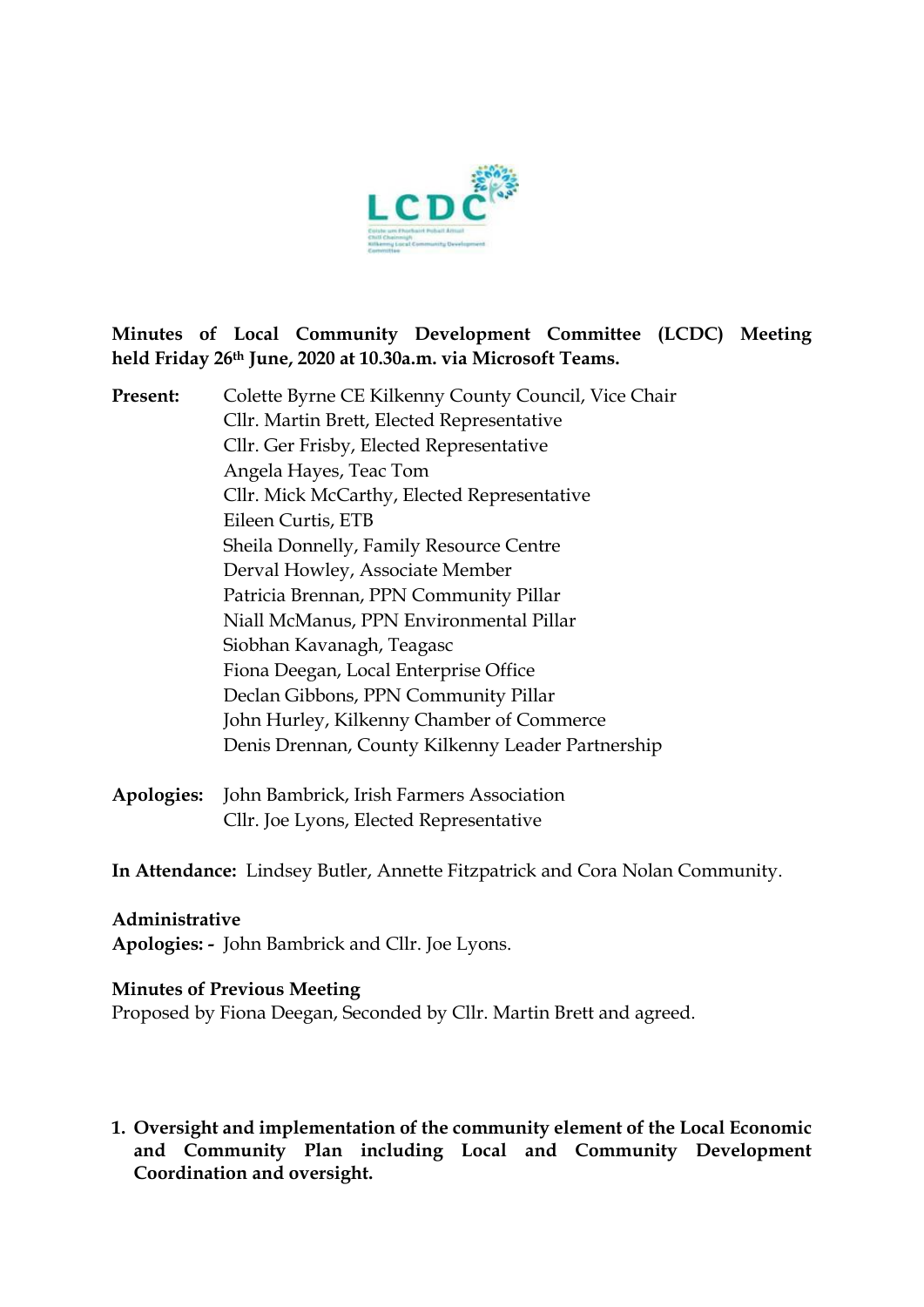# **LECP Action Review 2019-2019.**

Lindsey Butler gave an update.

Planned workshop for March was unable to go ahead. The final reporting for the 2018-2019 Community Implementation Plan is based on 14 stakeholders reporting on 58 actions or 65% of our stakeholders reporting on 66% of the total actions in the 2018-2019 Community Implementation Plan. Awaiting direction from the Department on the next steps.

# **SICAP Update – Mid Year Review, revised process under Covid 19 Government Restrictions.**

Lindsey advised that the mid-year review process has been reviewed with a reduced approach agreed for 2020. The LCDC must confirm with Pobal Coordinator if any issues have been identified as part of the review by Monday 10th of August. Pobal will undertake a check and provide feedback to LCDC's by 12th August. The deadline to have all fin and mon reports checked and the stage moved to Approved on IRIS is Friday 11th September.

## **Healthy Ireland Report – Janette Boran.**

The Healthy Ireland Co-ordinator Janette Boran joined the meeting and gave an update on Healthy Ireland actions including: -

- ➢ Healthy Inclusive communities Healthy Streets programme, Delivery of PA/Education courses and Part 3 Consultation process: spaces and places for Health and wellbeing
- ➢ Lone Parents The LCDC Lone Parents Steering group will support and direct actions for a private consultant to implement in Kilkenny.
- ➢ Regional Action Positive ageing, Healthy food made easy, Tobacco
- ➢ Community Mental Health Fund Social Prescribing
- ➢ Small Grants Scheme Mental Health
- ➢ Community Engagement Merchandising, promotional campaigns/events, workshops etc. Community Engagement consultations and care box initiatives.

The committee complimented Janette on all the great work and initiatives being undertaken through Healthy Ireland and the LCDC are happy to endorse the Healthy Ireland initiative and proposals being sent to Pobal.

# **2. Citizen Engagement and promotion of Social Inclusion**

## **PPN**

Angela Hayes gave an update on behalf of the PPN and noted that the PPN has now moved from 42 Parliament Street to Unit 1 Hebron House, Macdongh Junction. This will be a shared office space with Kilkenny Older People's Forum.

- ➢ The workshops "A Vision for Community Wellbeing" have been put on hold, a guidance and consultation document have been uploaded to the PPN website.
- $\triangleright$  A "Fly the Flag Initiative" launched in April.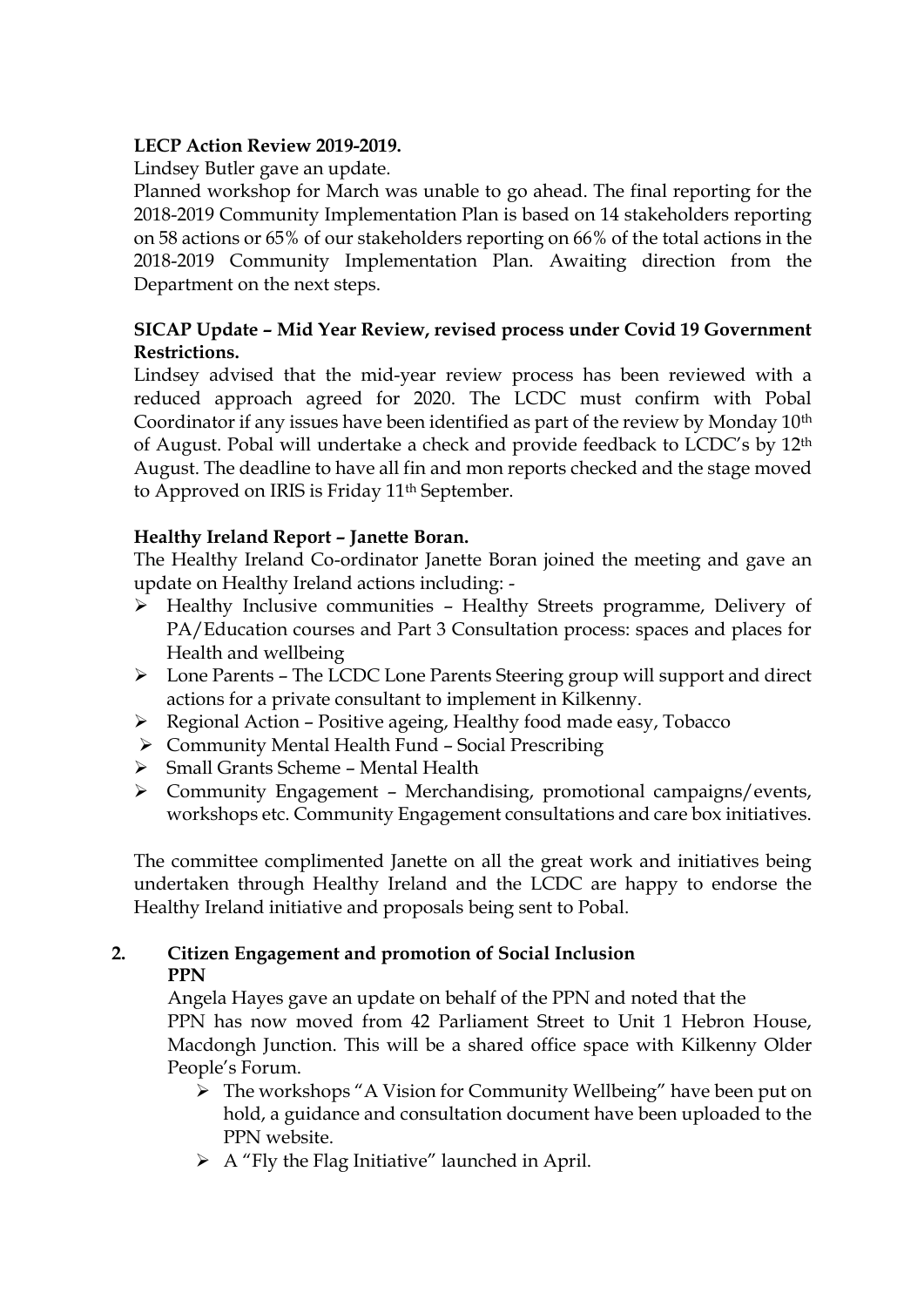- ➢ Kilkenny PPN has organised a series of practical one hour webinars to help organisations with Good Governance etc.
- ➢ Developing a Migration Integration Plan with KLP and Kilkenny County Council.
- $\triangleright$  Currently working with KLP in developing a series of workshops which will focus on Back to Work Protocol and template which will assist community groups/organisations, volunteer led bodies and Social Enterprises in re-opening their doors.

A question was raised on protocols and resources for community centres to get back up and running. Lindsey advised as outlined above that information sessions in conjunction with the PPN and Kilkenny Leader Partnership are being organised, schedule to be confirmed over next few days this will run in conjunction with the CEP small grant scheme for community facilities.

A formal letter will be sent to the relevant Department regarding the community voluntary sector to make the Department aware on the lack of guidance for the community and voluntary sector.

# **3. Items for Information and Information Sharing Interim Report Integration Strategy Review**

In March 2020, Kilkenny County Council, in partnership with County Kilkenny Leader Partnership and Kilkenny Public Participation Network, commissioned Barncat Consulting to carry out a review and update of Kilkenny's Integration Strategy. The next stage of the process will be in disseminating the online survey. The final phase of consultation will likely take place after September. A proposal for how to deliver this consultation will be prepared by the researcher for input by project partners nearer the time, when it is clearer what type of consultation will be feasible.

# **4. AOB**

As the LCDC committee had not met since February, the Chair Colette Byrne asked if anyone had any information or comments they would like to make.

- Denis Drennan gave an update from KLP and the funding supports available to community groups.
- Fiona Deegan LEO updated the committee on the supports and grants available from the LEO office and the many initiatives coming up in Kilkenny including the Saturday market, Kilkenny welcome team of volunteers, more seating etc.
- John Hurley Kilkenny Chamber advised they are working closely with the Local Authority, LEO and KLP in supporting local and getting people back into the city.
- Eileen Curtis gave an update from the ETB and the difficulties and challenges facing the ETB. All schools have completed the calculate grades and the next focus is on reopening schools in September and are